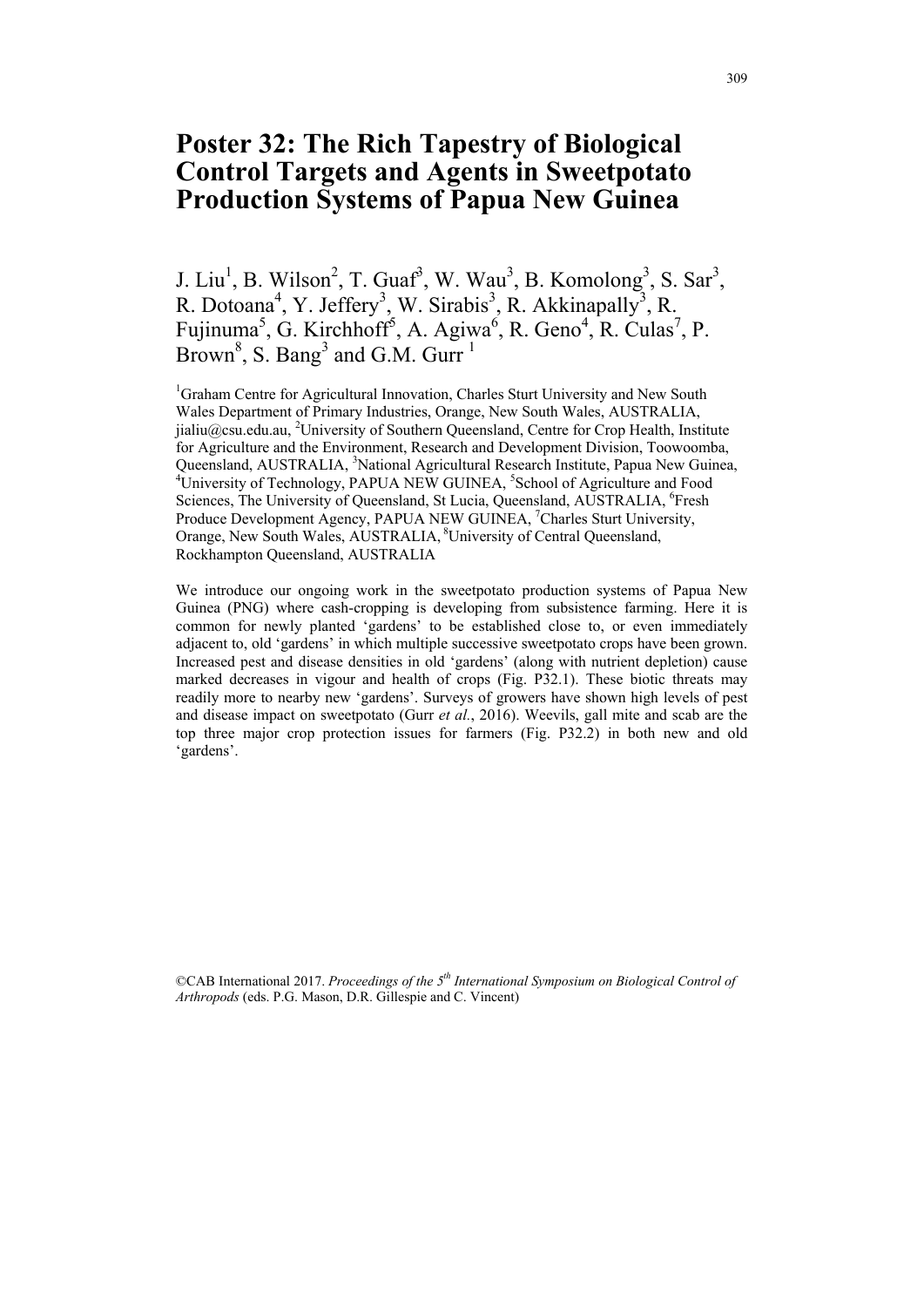

Fig. P32.1. Contrasting vigour of sweetpotato crops in old 'gardens' (left) and new 'gardens' (right). (Photo: G.M. Gurr).



Fig. P32.2. Major plant protection issues cited in the top three concerns by farmers' for pest and disease problems.  $\chi^2$  tests compared pest types within each garden age: new gardens, priority is used by times been listed without giving any points. Weevil:  $\chi^2$  =16.448, df =4, p=0.002; old gardens,  $\chi^2$ =23.836, df =4, p<0.001).

Despite growers reporting use of a wide range of plant protection methods including biological control with chickens and pigs, a large majority use no active intervention (Fig. r work is evaluating the wider potential for other forms of biological control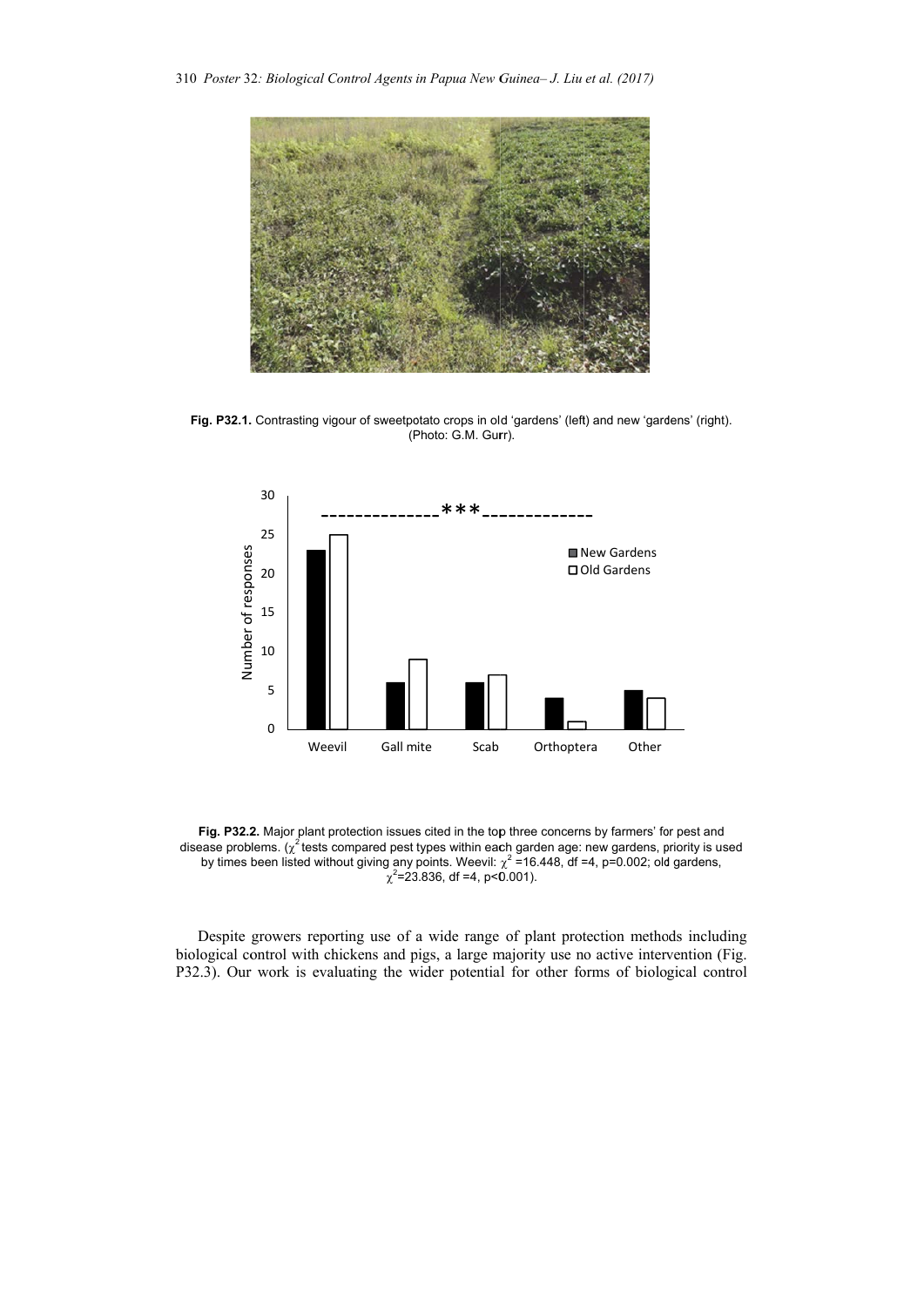intervention to complement traditional practices such as the use of domesticated vertebrates to consume pests and crop residues. Field surveys in PNG as well as in Australia are being used to explore the diversity of natural enemies, whilst laboratory and field studies are comparing candidate entomopathogens, e.g., *Metarhizium* spp. (Clavicipitaceae) and *Pasteuria* spp. (Pasteuriaceae). Complementary work is exploring the potential benefits of using native and naturalised plant species as barrier plants around new 'gardens' to reduce immigration of pests, especially weevils, from old 'gardens'. Among these plants are *Tephrosia* spp. (Fabaceae) (Fig. P32.4) that are known to have biocidal/ repellent properties (Belmain *et al.*, 2012) and may also provide flora resources to natural enemies such as parasitoids.



**Fig. P32.3.** Reported actions taken to control pests on sweetpotato crops.  $(\chi^2$  tests compared management approaches within each garden age: new gardens,  $\chi^2$  =41.989, df =6, p<0.001; old gardens,  $\chi^2$ =52.738, df =6, p<0.001.).



**Fig. P32.4.** Uncultivated *Tephrosia* sp. in the Highlands of Papua New Guinea; a potential barrier to pest movement and nectar source for natural enemies. (Photo: G.M. Gurr).